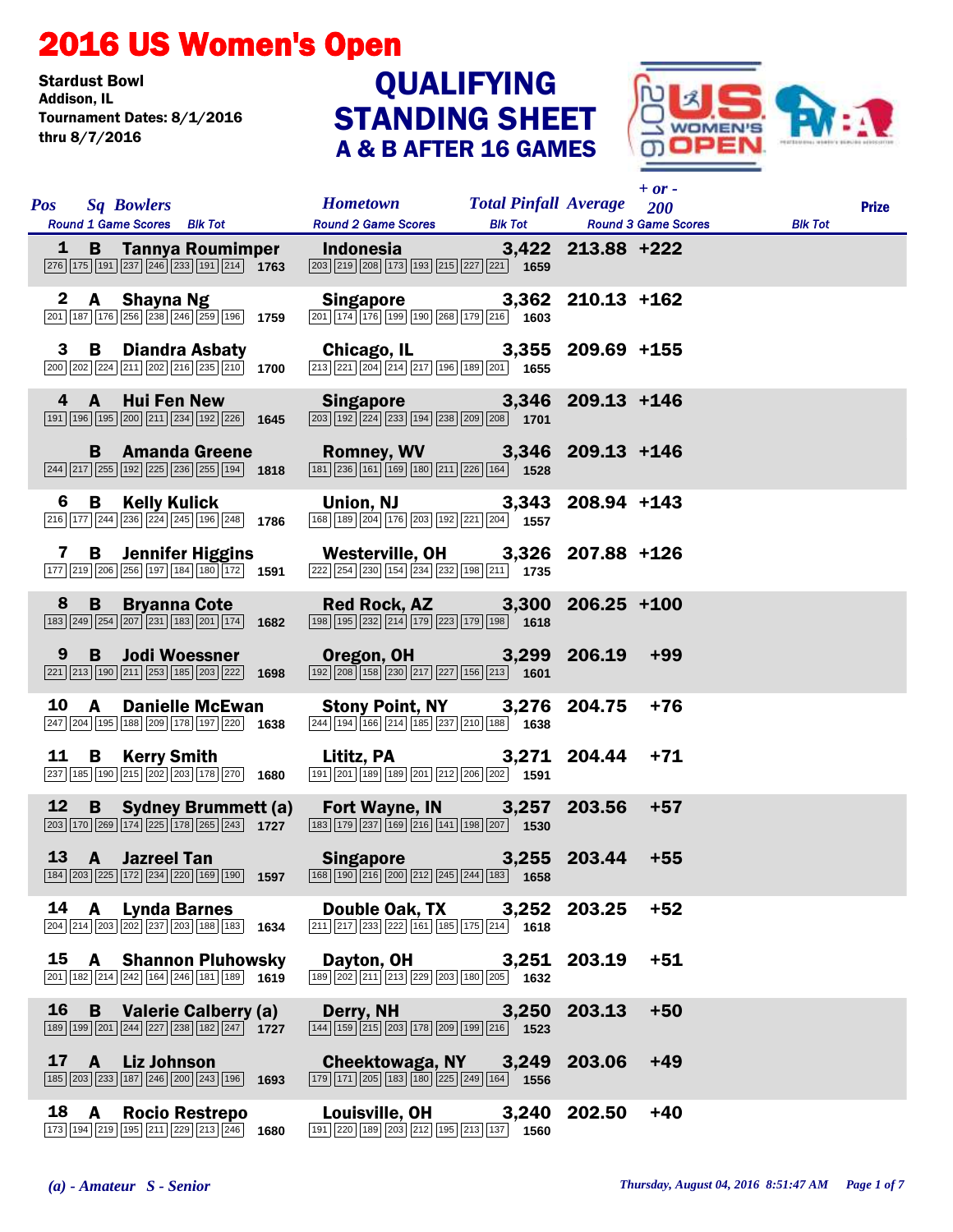|                 |                 |                | Pos Sq Bowlers<br>Round 1 Game Scores Blk Tot                                                                                                              | Hometown Total Pinfall Average 200<br>Round 2 Game Scores Blk Tot Round 3 Game Scores                                                                                                                                                                                                  |       |             | $+$ or - | <b>Blk Tot</b> | <b>Prize</b> |
|-----------------|-----------------|----------------|------------------------------------------------------------------------------------------------------------------------------------------------------------|----------------------------------------------------------------------------------------------------------------------------------------------------------------------------------------------------------------------------------------------------------------------------------------|-------|-------------|----------|----------------|--------------|
|                 |                 | B              | <b>Shalin Zulkifli</b><br>197 201 194 258 245 216 166 203 1680                                                                                             | Malaysia 3,240 202.50 +40<br>$\boxed{227} \boxed{158} \boxed{174} \boxed{171} \boxed{173} \boxed{223} \boxed{245} \boxed{189}$ <b>1560</b>                                                                                                                                             |       |             |          |                |              |
|                 | 20 <sub>2</sub> |                | <b>B</b> Clara Guerrero<br>$\boxed{200}$ 194 215 218 191 225 204 228 1675                                                                                  | Pflugerville, TX 3,236 202.25<br>$\frac{1}{\left 209\right \left 243\right \left 224\right \left 188\right \left 188\right \left 197\right \left 146\right \left 166\right }$                                                                                                          |       |             | $+36$    |                |              |
| 21              |                 |                | <b>A</b> Summer Jasmin<br>$\boxed{173}$ $\boxed{168}$ $\boxed{215}$ $\boxed{193}$ $\boxed{185}$ $\boxed{200}$ $\boxed{205}$ $\boxed{191}$ <b>1530</b>      | <b>Beckley, WV</b> 3,235 202.19<br><b>EXECUTE:</b> [188] [209] <b>EXECUTE:</b> [200] <b>EXECUTE:</b> [185] [209] <b>EXECUTE:</b> [200] [170] 1705                                                                                                                                      |       |             | $+35$    |                |              |
| 22              |                 | В              | <b>Maria Rodriguez</b><br>223 225 241 193 193 187 178 218 1658                                                                                             | Austin, TX 3,234 202.13<br>$\boxed{177}$ $\boxed{206}$ $\boxed{209}$ $\boxed{222}$ $\boxed{183}$ $\boxed{166}$ $\boxed{203}$ $\boxed{210}$ $\boxed{1576}$                                                                                                                              |       |             | $+34$    |                |              |
| 23              |                 | $\overline{B}$ | Marcia Kloempken (a)<br>$\boxed{247}\boxed{212}\boxed{235}\boxed{187}\boxed{216}\boxed{234}\boxed{179}\boxed{171}$ 1681                                    | Pleasant View, UT 3,233 202.06<br>$\boxed{183}$ $\boxed{188}$ $\boxed{204}$ $\boxed{171}$ $\boxed{196}$ $\boxed{186}$ $\boxed{212}$ $\boxed{212}$ $\boxed{212}$ <b>1552</b>                                                                                                            |       |             | $+33$    |                |              |
|                 |                 |                | 24 A Jodi Gawlik (a)<br>$\boxed{163}\boxed{223}\boxed{224}\boxed{170}\boxed{187}\boxed{212}\boxed{218}\boxed{162}\boxed{1559}$                             | <b>Schaumburg, IL</b> 3,228 201.75<br>[191] $\frac{[224]}{[223]}$ $\frac{[218]}{[220]}$ $\frac{[208]}{[181]}$ $\frac{[204]}{[204]}$ 1669                                                                                                                                               |       |             | $+28$    |                |              |
|                 | $25$ B          |                | Megan Kelly<br>169 228 200 193 176 201 173 214 1554                                                                                                        | Dayton, OH 3,216 201.00<br>$\boxed{217}$ 185 181 181 148 229 242 191 269 1662                                                                                                                                                                                                          |       |             | $+16$    |                |              |
| 26              |                 | $\mathbf{A}$   | <b>Erin McCarthy</b><br>$\boxed{224}$ 161 266 193 194 215 231 213 1697                                                                                     | Omaha, NE 3,212 200.75<br>174 198 235 179 167 208 181 173 1515                                                                                                                                                                                                                         |       |             | $+12$    |                |              |
|                 | 27              |                | <b>B</b> Leanne Hulsenberg<br>175 208 235 226 167 212 178 206 1607                                                                                         | Pleasant View, UT 3,210 200.63<br>199 229 205 203 215 168 173 211 1603                                                                                                                                                                                                                 |       |             | $+10$    |                |              |
|                 |                 |                | 28 A April Ellis<br>$\boxed{188}\boxed{192}\boxed{219}\boxed{219}\boxed{226}\boxed{171}\boxed{203}\boxed{204}$ 1622                                        | Wichita, KS 3,206 200.38<br>$\sqrt{222}\sqrt{182}\sqrt{182}\sqrt{221}\sqrt{188}\sqrt{212}\sqrt{200}\sqrt{177}\right)$ 1584                                                                                                                                                             |       |             | $+6$     |                |              |
|                 |                 |                | 29S B Carolyn Dorin-Ballard<br>$\boxed{201}$ $\boxed{212}$ $\boxed{247}$ $\boxed{205}$ $\boxed{191}$ $\boxed{180}$ $\boxed{202}$ $\boxed{190}$ <b>1628</b> | Keller, TX 3,202 200.13<br>$\boxed{198}\boxed{208}\boxed{211}\boxed{180}\boxed{204}\boxed{236}\boxed{169}\boxed{168}$ 1574                                                                                                                                                             |       |             | $+2$     |                |              |
| 30              |                 |                | A Chenoa Rhoades (a)<br>184 243 181 236 207 183 189 202 1625                                                                                               | Wichita, KS 3,200<br>$\boxed{194}$ $\boxed{186}$ $\boxed{192}$ $\boxed{213}$ $\boxed{183}$ $\boxed{226}$ $\boxed{194}$ $\boxed{187}$ $\boxed{1575}$                                                                                                                                    |       | 200.00 Even |          |                |              |
|                 |                 |                | 31 B Allie Ijams                                                                                                                                           | Wichita, KS 3,195 199.69 -5<br>$\boxed{224}$ $\boxed{196}$ $\boxed{185}$ $\boxed{222}$ $\boxed{236}$ $\boxed{217}$ $\boxed{200}$ $\boxed{151}$ <b>1631</b> $\boxed{135}$ $\boxed{180}$ $\boxed{162}$ $\boxed{243}$ $\boxed{266}$ $\boxed{210}$ $\boxed{189}$ $\boxed{159}$ <b>1564</b> |       |             |          |                |              |
| 32 <sub>2</sub> |                 | $\mathbf{A}$   | <b>Josie Earnest</b><br>$\boxed{233}$ $\boxed{157}$ $\boxed{193}$ $\boxed{214}$ $\boxed{193}$ $\boxed{225}$ $\boxed{259}$ $\boxed{180}$ 1654               | Nashville, TN 3,191<br>$\boxed{171}$ $\boxed{183}$ $\boxed{224}$ $\boxed{189}$ $\boxed{185}$ $\boxed{189}$ $\boxed{208}$ $\boxed{188}$ $\boxed{1}$ <b>1537</b>                                                                                                                         |       | 199.44      | $-9$     |                |              |
| 33 <sup>°</sup> |                 |                | <b>B</b> Shannon Sellens (a)<br>$\boxed{189}\boxed{217}\boxed{216}\boxed{198}\boxed{174}\boxed{171}\boxed{199}\boxed{244}$ 1608                            | <b>Copiague, NY</b> 3,188<br>188   188   232   236   218   170   181   167   1580                                                                                                                                                                                                      |       | 199.25      | $-12$    |                |              |
| 34              |                 | B              | <b>Ashly Galante</b><br>222 182 213 206 154 178 233 170 1558                                                                                               | Palm Harbor, FL 3,187<br>$\overline{235}$ 184 175 165 199 243 199 229 1629                                                                                                                                                                                                             |       | 199.19      | $-13$    |                |              |
| 35              |                 | B              | Daria Pajak (a)<br>$\boxed{224}$ $\boxed{226}$ $\boxed{182}$ $\boxed{167}$ $\boxed{167}$ $\boxed{202}$ $\boxed{227}$ $\boxed{201}$ 1596                    | <b>Poland Contract Contract Contract Contract Contract Contract Contract Contract Contract Contract Contract Contract Contract Contract Contract Contract Contract Contract Contract Contract Contract Contract Contract Contr</b><br>$\boxed{212}$ 193 193 222 148 221 187 211 1587   | 3,183 | 198.94 -17  |          |                |              |
| 36              |                 | $\mathbf{A}$   | <b>Kamilah Dammers</b><br>196 190 161 206 229 211 227 193 1613                                                                                             | <b>Aruba <i>nominal nominal nominal</i> <b><i>nominal</i></b></b><br>$\boxed{195}$ $\boxed{164}$ $\boxed{212}$ $\boxed{176}$ $\boxed{191}$ $\boxed{209}$ $\boxed{204}$ $\boxed{215}$ <b>1566</b>                                                                                       | 3,179 | 198.69      | $-21$    |                |              |
| 37              |                 | B              | <b>Brandi Branka</b><br>$\boxed{161}$ $\boxed{193}$ $\boxed{222}$ $\boxed{213}$ $\boxed{235}$ $\boxed{173}$ $\boxed{254}$ $\boxed{186}$ 1637               | Momence, IL 3,178<br>$\boxed{191}$ $\boxed{204}$ $\boxed{189}$ $\boxed{165}$ $\boxed{202}$ $\boxed{210}$ $\boxed{166}$ $\boxed{214}$ $\boxed{1541}$                                                                                                                                    |       | 198.63      | $-22$    |                |              |
| 38              |                 | B              | <b>Amanda Cortese (a)</b><br>$\boxed{213}\boxed{247}\boxed{163}\boxed{191}\boxed{182}\boxed{201}\boxed{198}\boxed{234}$ 1629                               | Hoffman Estates, IL 3,174<br>177 175 220 178 226 181 194 194 1545                                                                                                                                                                                                                      |       | 198.38      | $-26$    |                |              |
|                 | 39              | B              | <b>Missy Parkin</b><br>211 177 210 181 195 196 211 226 1607                                                                                                | Laguna Hills, CA 3,172 198.25 -28<br>189 210 202 179 189 190 193 213 1565                                                                                                                                                                                                              |       |             |          |                |              |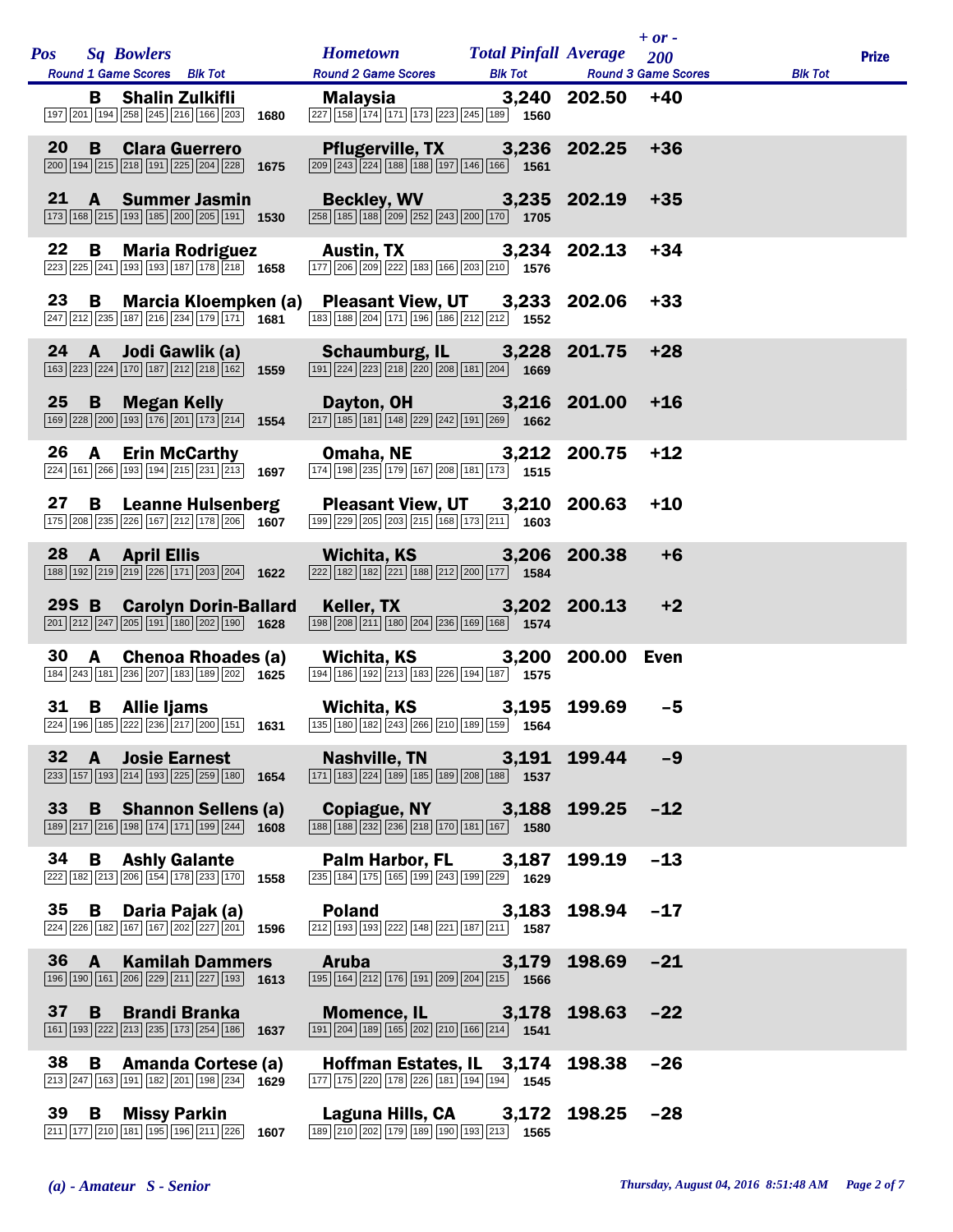| <b>Pos</b> |                 | <b>Sq Bowlers</b><br>Round 1 Game Scores Blk Tot                                                                                                      | <b>Hometown</b><br><b>Round 2 Game Scores</b>                                                                                                                          | <b>Total Pinfall Average</b><br><b>Blk Tot</b> |                | $+$ or $-$<br>200<br><b>Round 3 Game Scores</b> | <b>Blk Tot</b> | <b>Prize</b> |
|------------|-----------------|-------------------------------------------------------------------------------------------------------------------------------------------------------|------------------------------------------------------------------------------------------------------------------------------------------------------------------------|------------------------------------------------|----------------|-------------------------------------------------|----------------|--------------|
| 40         | B.              | Diana Zavjalova<br>174 200 189 210 202 210 188 201 1574                                                                                               | Latvia<br>206 199 215 211 217 187 179 181 1595                                                                                                                         | 3,169                                          | $198.06 -31$   |                                                 |                |              |
| 41         | B               | <b>Natalie Cortese</b><br>$\overline{225}$ 148 $\overline{213}$ $\overline{242}$ 151 $\overline{243}$ 176 $\overline{205}$ 1603                       | Hoffman Estates, IL 3,161<br>182 175 246 167 211 224 164 189 1558                                                                                                      |                                                | 197.56         | $-39$                                           |                |              |
| 42         | A               | <b>Kaidee Sutphin</b><br>208 218 202 172 238 193 172 268 1671                                                                                         | Mount Dora, FL 3,158<br>$\boxed{217}$ $\boxed{233}$ $\boxed{164}$ $\boxed{180}$ $\boxed{162}$ $\boxed{192}$ $\boxed{167}$ $\boxed{152}$ 1487                           |                                                | 197.38         | $-42$                                           |                |              |
| 43         | B               | <b>Kristina Szczerbinski</b><br>207 183 195 183 238 200 224 176 1606                                                                                  | North Tonawanda, NY 3,152<br>[172] 204 192 168 204 192 194 220 1546                                                                                                    |                                                | 197.00         | $-48$                                           |                |              |
|            |                 | 44 A Sarah Lokker<br>191 182 148 183 199 238 220 193 1554                                                                                             | New Baltimore, MI 3,136<br>169 226 202 173 206 182 208 216 1582                                                                                                        |                                                | 196.00         | $-64$                                           |                |              |
|            | 45 A            | <b>Elysia Current</b><br>$\boxed{156}\boxed{178}\boxed{206}\boxed{171}\boxed{154}\boxed{236}\boxed{203}\boxed{202}\$ 1506                             | Ephrata, PA 3,124<br>$\boxed{197}$ $\boxed{190}$ $\boxed{181}$ $\boxed{210}$ $\boxed{214}$ $\boxed{244}$ $\boxed{210}$ $\boxed{172}$ $\boxed{1618}$                    |                                                | 195.25         | $-76$                                           |                |              |
|            |                 | 46S A Johanna Puentes (a)<br>227 187 147 176 192 164 223 164 1480                                                                                     | Colombia<br>162 196 193 222 193 226 235 212 1639                                                                                                                       | 3,119                                          | 194.94         | $-81$                                           |                |              |
| 47         |                 | <b>B</b> Sammi Hagerman (a)<br>228 227 173 166 158 161 212 217 1542                                                                                   | Loves Park, IL 3,105<br>177 171 186 162 182 235 256 194 1563                                                                                                           |                                                | 194.06         | -95                                             |                |              |
|            | <b>Cut Line</b> |                                                                                                                                                       |                                                                                                                                                                        |                                                |                |                                                 |                |              |
| 48         | A               | <b>Pamela Alvarez</b><br>200 156 203 221 165 197 138 226 1506                                                                                         | Ensenada, CA 3,100<br>180 195 214 201 181 243 188 192 1594                                                                                                             |                                                | 193.75 -100    |                                                 |                |              |
| 49         |                 | <b>B</b> Stefanie Johnson<br>$\boxed{202}$ $\boxed{210}$ $\boxed{170}$ $\boxed{236}$ $\boxed{180}$ $\boxed{233}$ $\boxed{175}$ $\boxed{196}$ 1602     | Grand Prairie, TX 3,096<br>$\boxed{196}$ $\boxed{206}$ $\boxed{157}$ $\boxed{202}$ $\boxed{170}$ $\boxed{186}$ $\boxed{161}$ $\boxed{216}$ $\boxed{1494}$              |                                                | 193.50 -104    |                                                 |                |              |
| 50         | B               | Liz Kuhlkin<br>215 167 217 201 172 209 192 190 1563                                                                                                   | Schenectady, NY 3,093<br>195 188 167 191 203 224 192 170 1530                                                                                                          |                                                | 193.31 -107    |                                                 |                |              |
| 51         |                 | <b>A</b> Stephanie Martins<br>167 168 156 205 207 185 205 215 1508                                                                                    | <b>Brazil</b><br>192 175 218 207 192 178 210 210 1582                                                                                                                  | 3,090                                          | $193.13 - 110$ |                                                 |                |              |
|            |                 | 52 B Mariana Ayala<br>191 209 223 177 205 211 198 186 1600                                                                                            | Euless, TX 3,088 193.00 -112<br>225 188 188 188 172 159 189 179 1488                                                                                                   |                                                |                |                                                 |                |              |
| 53         | B               | <b>Maggie Suchoski (a)</b><br>$\overline{224}\overline{216}\overline{202}\overline{159}\overline{203}\overline{246}\overline{204}\overline{227}$ 1681 | East Moline, IL 3,072 192.00 -128<br>155 179 219 135 186 193 166 158 1391                                                                                              |                                                |                |                                                 |                |              |
| 54         | $\mathbf{A}$    | <b>Nicole Bower</b><br>169 165 181 186 166 165 197 192 1421                                                                                           | Camp Hill, PA 3,064<br>$\boxed{256}$ $\boxed{203}$ $\boxed{149}$ $\boxed{245}$ $\boxed{182}$ $\boxed{212}$ $\boxed{183}$ $\boxed{213}$ <b>1643</b>                     |                                                | 191.50 -136    |                                                 |                |              |
|            |                 | <b>Cash Line</b>                                                                                                                                      |                                                                                                                                                                        |                                                |                |                                                 |                |              |
|            | B               | <b>Lauren Pate</b><br>$\boxed{193}$ $\boxed{166}$ $\boxed{203}$ $\boxed{194}$ $\boxed{140}$ $\boxed{199}$ $\boxed{170}$ $\boxed{233}$ 1498            | Inver Grove Heights, MB 064 191.50 -136<br>$\boxed{181}$ $\boxed{173}$ $\boxed{190}$ $\boxed{165}$ $\boxed{245}$ $\boxed{181}$ $\boxed{208}$ $\boxed{223}$ <b>1566</b> |                                                |                |                                                 |                |              |
|            |                 | 56 A Shannon O'Keefe<br>$\boxed{201}$ $\boxed{192}$ $\boxed{184}$ $\boxed{181}$ $\boxed{177}$ $\boxed{168}$ $\boxed{195}$ $\boxed{190}$ <b>1488</b>   | <b>O'Fallon, IL</b> 3,058<br>$\boxed{221}$ $\boxed{215}$ $\boxed{184}$ $\boxed{202}$ $\boxed{207}$ $\boxed{172}$ $\boxed{163}$ $\boxed{206}$ <b>1570</b>               |                                                | 191.13 -142    |                                                 |                |              |
| 57         |                 | <b>A</b> Sabrena Divis<br>179 195 201 179 193 199 191 182 1519                                                                                        | Gillette, WY <b>Share Controller</b><br>$\boxed{210}$ $\boxed{192}$ $\boxed{184}$ $\boxed{150}$ $\boxed{204}$ $\boxed{193}$ $\boxed{223}$ $\boxed{182}$ <b>1538</b>    | 3,057                                          | 191.06 -143    |                                                 |                |              |
| 58         | B               | 147 182 207 195 200 218 195 184 1528                                                                                                                  | Anggie Ramirez-Perea Austin, TX<br>203 152 225 199 174 190 184 191 1518                                                                                                | 3,046                                          | 190.38 -154    |                                                 |                |              |
| 59         | B               | $\boxed{168}\boxed{169}\boxed{167}\boxed{200}\boxed{198}\boxed{187}\boxed{158}\boxed{236}$ 1483                                                       | <b>Courtney Johnston (a)</b> Joliet, IL 3,043 190.19 -157<br>200 198 187 158 236 1483 205 203 191 233 164 177 193 194 1560                                             |                                                |                |                                                 |                |              |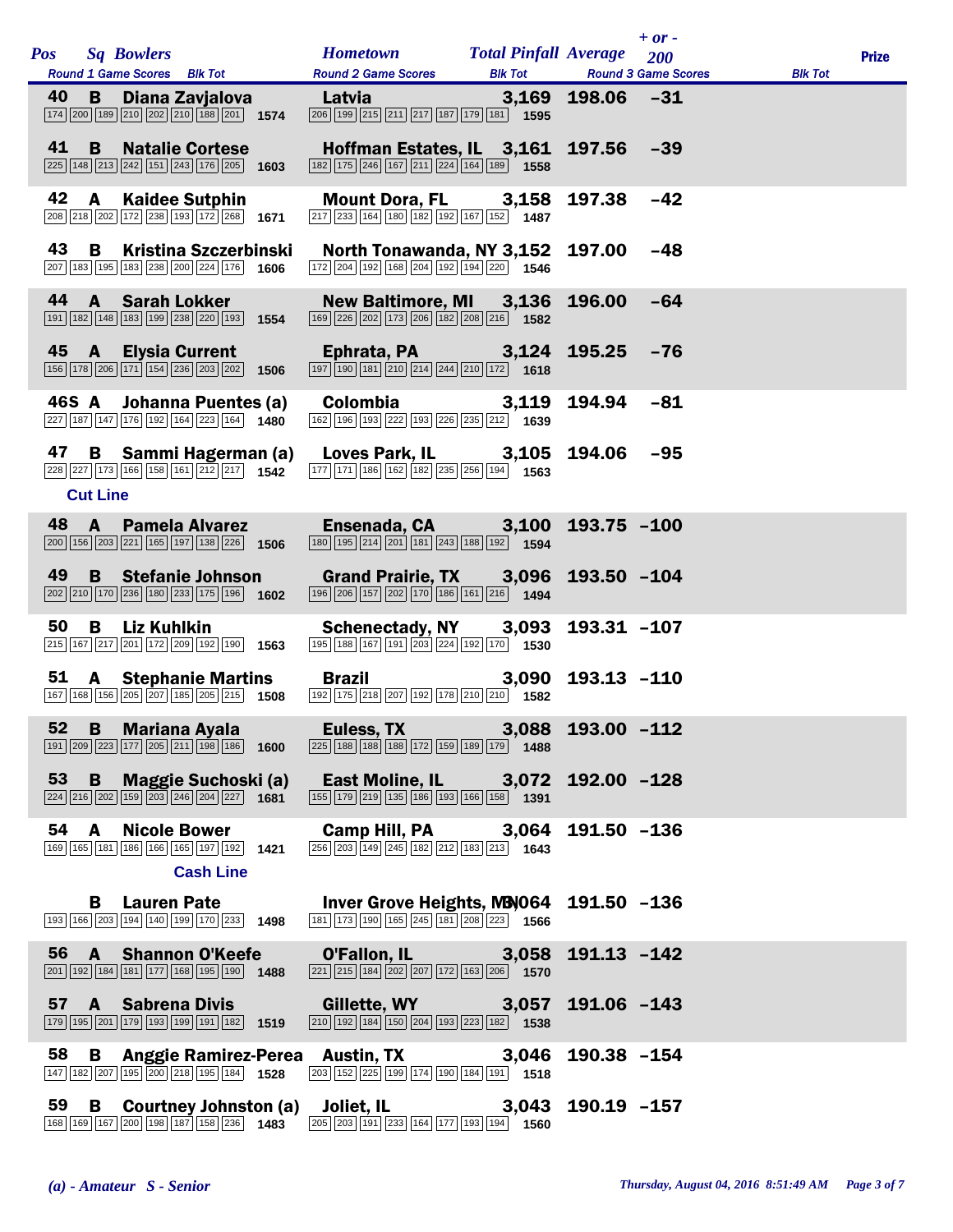|      |              | Pos Sq Bowlers<br>Round 1 Game Scores Blk Tot                                                                                                                                                                                                                                             | <b>Hometown Total Pinfall Average</b> 200<br>Round 2 Game Scores Blk Tot Round 3 Game Scores                                                                                                                                                                                                                                                                                              |                                      |                | $+$ or - | <b>Blk Tot</b> | <b>Prize</b> |
|------|--------------|-------------------------------------------------------------------------------------------------------------------------------------------------------------------------------------------------------------------------------------------------------------------------------------------|-------------------------------------------------------------------------------------------------------------------------------------------------------------------------------------------------------------------------------------------------------------------------------------------------------------------------------------------------------------------------------------------|--------------------------------------|----------------|----------|----------------|--------------|
| 60   |              | A Sandra Andersson (a) Sweden 3,037 189.81 -163<br>$\boxed{238}$ 151 234 194 224 173 200 193 1607                                                                                                                                                                                         | $\boxed{206}$ 148 174 220 201 170 151 160 1430                                                                                                                                                                                                                                                                                                                                            |                                      |                |          |                |              |
|      |              | 61 B Sandra Gongora<br>$\boxed{181}\boxed{211}\boxed{195}\boxed{192}\boxed{160}\boxed{248}\boxed{190}\boxed{169}$ 1546                                                                                                                                                                    | Mexico 3,036 189.75 -164<br>$\boxed{162}\boxed{217}\boxed{187}\boxed{160}\boxed{173}\boxed{177}\boxed{226}\boxed{188}$ 1490                                                                                                                                                                                                                                                               |                                      |                |          |                |              |
| 62   |              | A Kristin Quah<br>150 207 151 198 203 204 201 200 1514                                                                                                                                                                                                                                    | <b>Singapore</b> 3,034<br>201 203 189 167 176 213 181 190 1520                                                                                                                                                                                                                                                                                                                            |                                      | 189.63 -166    |          |                |              |
|      |              | 63 A Ingellimar Beasley Clarksville, TN 3,032 189.50 -168<br>170 178 179 194 185 208 193 207 1514 235 212 170 222 168 169 169 169 169                                                                                                                                                     |                                                                                                                                                                                                                                                                                                                                                                                           |                                      |                |          |                |              |
| 64 B |              | <b>Kayla Bandy</b><br>$\boxed{161}\boxed{185}\boxed{214}\boxed{204}\boxed{205}\boxed{190}\boxed{159}\boxed{204}$ 1522                                                                                                                                                                     | Salisbury, MD 3,031<br>$\boxed{202}$ 169 176 180 175 162 201 244 1509                                                                                                                                                                                                                                                                                                                     |                                      | 189.44 -169    |          |                |              |
|      |              | 65 A Brittany Smith (a) Des Moines, IA 3,030<br>$\boxed{223}\boxed{231}\boxed{171}\boxed{215}\boxed{146}\boxed{210}\boxed{182}\boxed{164}$ 1542                                                                                                                                           | $\boxed{129}$ $\boxed{219}$ $\boxed{166}$ $\boxed{193}$ $\boxed{185}$ $\boxed{223}$ $\boxed{190}$ $\boxed{183}$ <b>1488</b>                                                                                                                                                                                                                                                               |                                      | 189.38 -170    |          |                |              |
| 66   | $\mathbf{A}$ | <b>Brooke Bower</b><br>203 160 183 185 206 179 163 195 1474                                                                                                                                                                                                                               | Camp Hill, PA 3,029<br>$\boxed{209}$ 156 215 211 190 178 190 206 1555                                                                                                                                                                                                                                                                                                                     |                                      | 189.31 -171    |          |                |              |
| 67   |              | A Trisha Reid (a)<br>181 180 184 182 186 191 176 172 1452                                                                                                                                                                                                                                 | Columbus, OH 3,028 189.25 -172<br>224 179 147 168 178 208 229 243 1576                                                                                                                                                                                                                                                                                                                    |                                      |                |          |                |              |
| 68   |              | <b>B</b> Daria Kovalova<br>197 181 177 209 193 179 192 171 1499                                                                                                                                                                                                                           | Wichita, KS 3,026<br>$\boxed{212}$ $\boxed{209}$ $\boxed{181}$ $\boxed{156}$ $\boxed{191}$ $\boxed{200}$ $\boxed{201}$ $\boxed{177}$ <b>1527</b>                                                                                                                                                                                                                                          |                                      | 189.13 -174    |          |                |              |
|      |              | 69 A Aumi Guerra<br>$\boxed{185}$ $\boxed{174}$ $\boxed{174}$ $\boxed{185}$ $\boxed{179}$ $\boxed{164}$ $\boxed{209}$ $\boxed{172}$ <b>1442</b>                                                                                                                                           | $\boxed{219}$ 174 186 203 201 199 181 219 1582                                                                                                                                                                                                                                                                                                                                            | Dominican Republic 3,024 189.00 -176 |                |          |                |              |
|      |              | <b>A</b> Cherie Tan<br>157 203 162 175 199 205 221 192 1514                                                                                                                                                                                                                               | Singapore 3,024<br>$\boxed{200}$ $\boxed{178}$ $\boxed{169}$ $\boxed{177}$ $\boxed{203}$ $\boxed{184}$ $\boxed{206}$ $\boxed{193}$ 1510                                                                                                                                                                                                                                                   |                                      | 189.00 -176    |          |                |              |
|      |              | 71 A Amanda Van Duyn (a) Whitewater, WI 3,023<br>$\boxed{193}$ $\boxed{168}$ $\boxed{224}$ $\boxed{182}$ $\boxed{234}$ $\boxed{153}$ $\boxed{222}$ $\boxed{188}$ $\boxed{1564}$                                                                                                           | $\frac{178}{178}$ 179 190 169 176 192 173 202 1459                                                                                                                                                                                                                                                                                                                                        |                                      | 188.94 -177    |          |                |              |
| 72 B |              | Kayla Crawford (a) Silvis, IL<br>$\boxed{202}$ $\boxed{191}$ $\boxed{146}$ $\boxed{185}$ $\boxed{177}$ $\boxed{207}$ $\boxed{212}$ $\boxed{187}$ $\boxed{1807}$ $\boxed{236}$ $\boxed{186}$ $\boxed{157}$ $\boxed{169}$ $\boxed{204}$ $\boxed{204}$ $\boxed{170}$ $\boxed{1}$ <b>1514</b> |                                                                                                                                                                                                                                                                                                                                                                                           | 3,021 188.81 -179                    |                |          |                |              |
| 73   |              | B Torrie Decker (a) Chicago, IL 3,019<br>$\boxed{211}$ $\boxed{194}$ $\boxed{179}$ $\boxed{193}$ $\boxed{214}$ $\boxed{175}$ $\boxed{174}$ $\boxed{168}$ 1508                                                                                                                             | [183] [173] [165] [180] [192] [200] [184] [234] [1511                                                                                                                                                                                                                                                                                                                                     |                                      | 188.69 -181    |          |                |              |
| 74 A |              | 172 246 188 145 195 192 189 190 1517                                                                                                                                                                                                                                                      | Megan Szczepanski (a) Lockport, IL 3,018<br>$\sqrt{193\sqrt{188\sqrt{203\sqrt{203\sqrt{178\sqrt{175\sqrt{156\sqrt{205\sqrt{170\sqrt{175\sqrt{170\sqrt{170\sqrt{170\sqrt{170\sqrt{170\sqrt{170\sqrt{170\sqrt{170\sqrt{170\sqrt{170\sqrt{170\sqrt{170\sqrt{170\sqrt{170\sqrt{170\sqrt{170\sqrt{170\sqrt{170\sqrt{170\sqrt{170\sqrt{170\sqrt{170\sqrt{170\sqrt{170\sqrt{170\sqrt{170\sqrt{1$ |                                      | $188.63 - 182$ |          |                |              |
|      |              | 75 A Anneli Blomqvist<br>182 212 179 216 197 155 201 154 1496                                                                                                                                                                                                                             | <b>Sweden</b><br>$\boxed{240} \boxed{152} \boxed{189} \boxed{184} \boxed{175} \boxed{213} \boxed{192} \boxed{173}$ <b>1518</b>                                                                                                                                                                                                                                                            | 3,014                                | 188.38 -186    |          |                |              |
|      | B.           | Sierra Kanemoto (a)<br>$\boxed{180}\boxed{217}\boxed{223}\boxed{168}\boxed{179}\boxed{178}\boxed{194}\boxed{194}$ 1533                                                                                                                                                                    | Riverside, OH 3,014<br>$\boxed{171}$ $\boxed{175}$ $\boxed{152}$ $\boxed{202}$ $\boxed{213}$ $\boxed{201}$ $\boxed{196}$ $\boxed{171}$ <b>1481</b>                                                                                                                                                                                                                                        |                                      | 188.38 -186    |          |                |              |
|      |              | 77S B Anne Marie Duggan<br>$\boxed{210}$ $\boxed{141}$ $\boxed{206}$ $\boxed{188}$ $\boxed{223}$ $\boxed{167}$ $\boxed{146}$ $\boxed{180}$ $\boxed{1461}$                                                                                                                                 | $\boxed{200}$ $\boxed{194}$ $\boxed{204}$ $\boxed{198}$ $\boxed{211}$ $\boxed{199}$ $\boxed{169}$ $\boxed{177}$ $\boxed{1552}$                                                                                                                                                                                                                                                            | Edmonds, OK $\frac{3,013}$           | 188.31 -187    |          |                |              |
|      |              | <b>A</b> Ashley Rucker<br>$\boxed{212}\boxed{206}\boxed{164}\boxed{164}\boxed{194}\boxed{179}\boxed{171}\boxed{193}$ 1483                                                                                                                                                                 | Bartlesville, OK 3,013<br>$\boxed{200}$ $\boxed{175}$ $\boxed{213}$ $\boxed{168}$ $\boxed{184}$ $\boxed{216}$ $\boxed{182}$ $\boxed{192}$ <b>1530</b>                                                                                                                                                                                                                                     |                                      | 188.31 -187    |          |                |              |
| 79   | B            | Jessica Abel (a)<br>153 269 192 172 180 147 218 202 1533                                                                                                                                                                                                                                  | 197 183 200 171 168 181 191 188 1879                                                                                                                                                                                                                                                                                                                                                      | Rose Hill, KS 3,012                  | $188.25 - 188$ |          |                |              |
| 80   | <b>B</b>     | <b>Brittany Himmelreich</b><br>193 167 206 157 125 165 157 158 1328                                                                                                                                                                                                                       | Cressona, PA 3,009<br>$\boxed{259}$ $\boxed{226}$ $\boxed{180}$ $\boxed{193}$ $\boxed{245}$ $\boxed{177}$ $\boxed{185}$ $\boxed{216}$ 1681                                                                                                                                                                                                                                                |                                      | 188.06 -191    |          |                |              |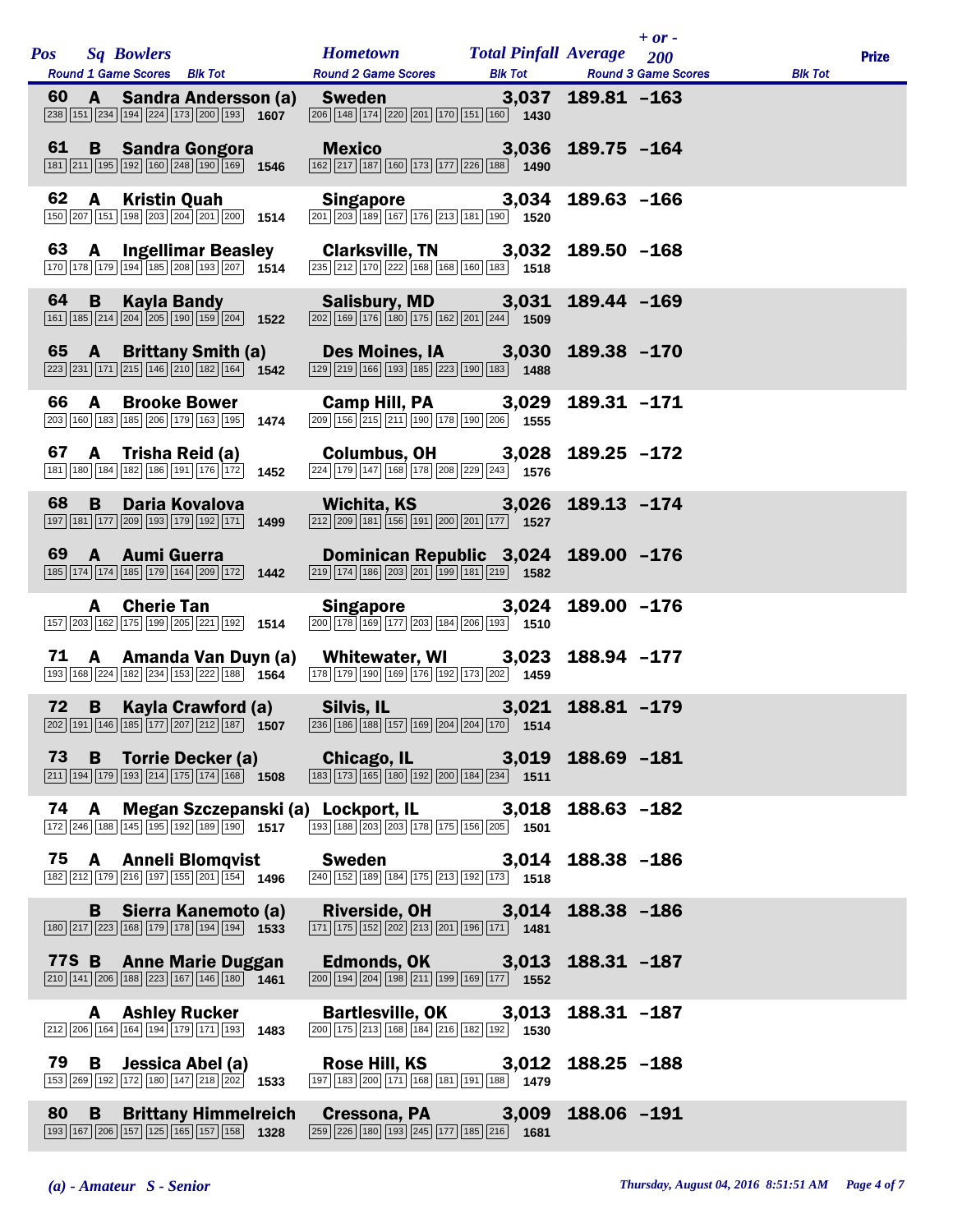|       |              | Pos Sq Bowlers<br>Round 1 Game Scores Blk Tot                                                                                                             | <b>Hometown</b> Total Pinfall Average 200                                                                                                                                                                                                                                     |       |                   | $+$ or $-$ | <b>Blk Tot</b> | <b>Prize</b> |
|-------|--------------|-----------------------------------------------------------------------------------------------------------------------------------------------------------|-------------------------------------------------------------------------------------------------------------------------------------------------------------------------------------------------------------------------------------------------------------------------------|-------|-------------------|------------|----------------|--------------|
|       | A            | $\boxed{158}\boxed{211}\boxed{204}\boxed{214}\boxed{181}\boxed{178}\boxed{170}\boxed{249}$ 1565                                                           | Round 2 Game Scores Blk Tot Round 3 Game Scores<br>Lindsay Boomershine Perry, UT 3,009 188.06 -191<br>$\boxed{146}\boxed{201}\boxed{178}\boxed{189}\boxed{180}\boxed{207}\boxed{140}\boxed{203}$ 1444                                                                         |       |                   |            |                |              |
|       |              | 82 A Kristin Nieter (a)<br>192 207 191 187 222 187 195 201 1582                                                                                           | Homewood, IL 3,004 187.75 -196<br>$\frac{1}{154}$ 135 197 191 215 180 181 169 1422                                                                                                                                                                                            |       |                   |            |                |              |
| 83    | B            | <b>Blair Blumenscheid</b><br>202 136 186 204 168 163 161 148 1368                                                                                         | <b>Columbus, OH</b> 3,003 187.69 -197<br>[183] $\frac{[224] [176] [234] [222] [195] [210] [191]}{1635}$                                                                                                                                                                       |       |                   |            |                |              |
| 84    | $\mathbf{B}$ | <b>Heather Melvin</b><br>190 200 173 161 279 167 203 237 1610                                                                                             | Sioux Falls, SD 3,002 187.63 -198<br>$\frac{187}{190}$ 198 198 198 168 169 169 169 169 169                                                                                                                                                                                    |       |                   |            |                |              |
| 85    |              | <b>B</b> Samantha Schaden<br>162 195 228 174 173 166 236 183 1517                                                                                         | Baltimore, MD 2,997 187.31 -203<br>$\boxed{170}$ $\boxed{128}$ $\boxed{207}$ $\boxed{223}$ $\boxed{168}$ $\boxed{207}$ $\boxed{215}$ $\boxed{162}$ $\boxed{1480}$                                                                                                             |       |                   |            |                |              |
|       |              | 86 A Kalynn Carl<br>$\overline{169}\overline{178}\overline{169}\overline{172}\overline{187}\overline{157}\overline{222}\overline{172}\overline{172}$ 1426 | <b>Albany, NY</b> 2,993<br>180 177 175 201 205 209 184 236 1567                                                                                                                                                                                                               |       | 187.06 -207       |            |                |              |
|       | B.           | Kayla Johnson<br>$\boxed{203}$ $\boxed{204}$ $\boxed{169}$ $\boxed{189}$ $\boxed{168}$ $\boxed{178}$ $\boxed{214}$ $\boxed{225}$ <b>1550</b>              | Washington, IL  2,993 187.06 -207<br>$\boxed{190}$ $\boxed{151}$ $\boxed{189}$ $\boxed{178}$ $\boxed{235}$ $\boxed{156}$ $\boxed{163}$ $\boxed{181}$ $\boxed{1443}$                                                                                                           |       |                   |            |                |              |
| 88    |              | <b>B</b> Julie Oczepek<br>144 193 203 199 222 196 184 235 1576                                                                                            | Reese, MI 2,988 186.75 -212<br>$\boxed{202}\boxed{175}\boxed{170}\boxed{194}\boxed{164}\boxed{168}\boxed{183}\boxed{156}$ 1412                                                                                                                                                |       |                   |            |                |              |
|       |              | 89 A Karen Marcano                                                                                                                                        | Venezuela 2,986 186.63 -214<br>168   189   218   183   191   189   256   176   1570   191   185   200   192   194   130   148   176   1416                                                                                                                                    |       |                   |            |                |              |
| 90    |              | $\boxed{173}\boxed{145}\boxed{189}\boxed{182}\boxed{183}\boxed{197}\boxed{203}\boxed{195}$ 1467                                                           | B Taylor Bailey (a) Joliet, IL 2,983<br>$\frac{1}{200}\sqrt{167}\sqrt{167}\sqrt{187}\sqrt{157}\sqrt{216}\sqrt{221}\sqrt{201}$ 1516                                                                                                                                            |       | 186.44 -217       |            |                |              |
|       |              | $\boxed{162}\boxed{171}\boxed{200}\boxed{196}\boxed{201}\boxed{217}\boxed{198}\boxed{178}$ 1523                                                           | B Katherine Sulaitis (a) St. Charles, IL 2,983 186.44 -217<br>$\frac{1}{159}$ 141 $\frac{1}{189}$ 174 $\frac{1}{173}$ 189 $\boxed{247}$ 188 1460                                                                                                                              |       |                   |            |                |              |
|       |              |                                                                                                                                                           | 92 A Tara Quinlan (a) Streamwood, IL 2,980 186.25 -220<br>$\boxed{202}\boxed{202}\boxed{203}\boxed{225}\boxed{164}\boxed{178}\boxed{181}\boxed{138}$ $\boxed{1493}$ $\boxed{187}\boxed{199}\boxed{221}\boxed{152}\boxed{160}\boxed{178}\boxed{189}\boxed{201}$ $\boxed{1487}$ |       |                   |            |                |              |
|       |              |                                                                                                                                                           | 93 A Nina Flack (a) Sweden 2,979 186.19 -221<br>$\boxed{197}\boxed{201}\boxed{173}\boxed{191}\boxed{193}\boxed{194}\boxed{213}\boxed{189}\boxed{1551}\boxed{182}\boxed{176}\boxed{180}\boxed{175}\boxed{204}\boxed{200}\boxed{165}\boxed{146}\boxed{146}\boxed{1428}$         |       |                   |            |                |              |
| 94    | B            | Alice Krucek (a)<br>$\sqrt{227}$ 171 $\sqrt{203}$ 239 216 172 199 137 1564                                                                                | Hammond, IN 2,967<br>$\boxed{147}$ $\boxed{129}$ $\boxed{262}$ $\boxed{203}$ $\boxed{175}$ $\boxed{159}$ $\boxed{143}$ $\boxed{185}$ <b>1403</b>                                                                                                                              |       | 185.44 -233       |            |                |              |
| 95    |              | <b>B</b> Jackie Carbonetto<br>190 165 144 164 223 159 183 169 1397                                                                                        | Blauvelt, NY 2,964<br>$\boxed{171}$ $\boxed{181}$ $\boxed{213}$ $\boxed{180}$ $\boxed{216}$ $\boxed{167}$ $\boxed{226}$ $\boxed{213}$ <b>1567</b>                                                                                                                             |       | $185.25 - 236$    |            |                |              |
| 96 A  |              | Dayna Mackie (a)<br>$\boxed{221}$ $\boxed{171}$ $\boxed{201}$ $\boxed{176}$ $\boxed{176}$ $\boxed{195}$ $\boxed{172}$ $\boxed{192}$ $\boxed{192}$         | Glendale Heights, IL 2,963<br>$\boxed{165}$ $\boxed{169}$ $\boxed{171}$ $\boxed{196}$ $\boxed{200}$ $\boxed{204}$ $\boxed{179}$ $\boxed{175}$ <b>1459</b>                                                                                                                     |       | 185.19 -237       |            |                |              |
|       | B            | <b>Cassandra Leuthold</b><br>$\boxed{212}$ $\boxed{219}$ $\boxed{201}$ $\boxed{191}$ $\boxed{178}$ $\boxed{202}$ $\boxed{167}$ $\boxed{170}$ <b>1540</b>  | Black Hawk, SD 2,963 185.19 -237<br>$\boxed{214}$ $\boxed{188}$ $\boxed{158}$ $\boxed{180}$ $\boxed{211}$ $\boxed{142}$ $\boxed{176}$ $\boxed{154}$ <b>1423</b>                                                                                                               |       |                   |            |                |              |
| 98    | <b>A</b>     | Jes Lesagonicz<br>168 162 199 181 173 170 168 187 1408                                                                                                    | Atlanta, GA<br>181 193 172 155 214 226 214 193 1548                                                                                                                                                                                                                           | 2,956 | 184.75 -244       |            |                |              |
| 99    | B            | <b>Gabby Mayfield</b><br>$\boxed{223}$ $\boxed{193}$ $\boxed{172}$ $\boxed{172}$ $\boxed{165}$ $\boxed{175}$ $\boxed{191}$ $\boxed{189}$ 1480             | Lake Isabella, CA 2,936<br>$\boxed{199}$ $\boxed{192}$ $\boxed{191}$ $\boxed{208}$ $\boxed{149}$ $\boxed{155}$ $\boxed{194}$ $\boxed{168}$ 1456                                                                                                                               |       | $183.50 - 264$    |            |                |              |
| 100 A |              | Juliana Franco (a)<br>$\boxed{220}$ 164 $\boxed{203}$ 168 197 179 190 157 1478                                                                            | <b>Colombia</b><br>$\boxed{180}$ $\boxed{234}$ $\boxed{159}$ $\boxed{171}$ $\boxed{181}$ $\boxed{187}$ $\boxed{194}$ $\boxed{149}$ $\boxed{1455}$                                                                                                                             | 2,933 | 183.31 -267       |            |                |              |
| 101   | B            | <b>Cassandra Hoehnen</b><br>$\boxed{212}$ 173 166 163 203 157 168 170 1412                                                                                | Sussex, WI<br>$\boxed{157}$ $\boxed{179}$ $\boxed{197}$ $\boxed{190}$ $\boxed{194}$ $\boxed{197}$ $\boxed{221}$ $\boxed{180}$ <b>1515</b>                                                                                                                                     |       | 2,927 182.94 -273 |            |                |              |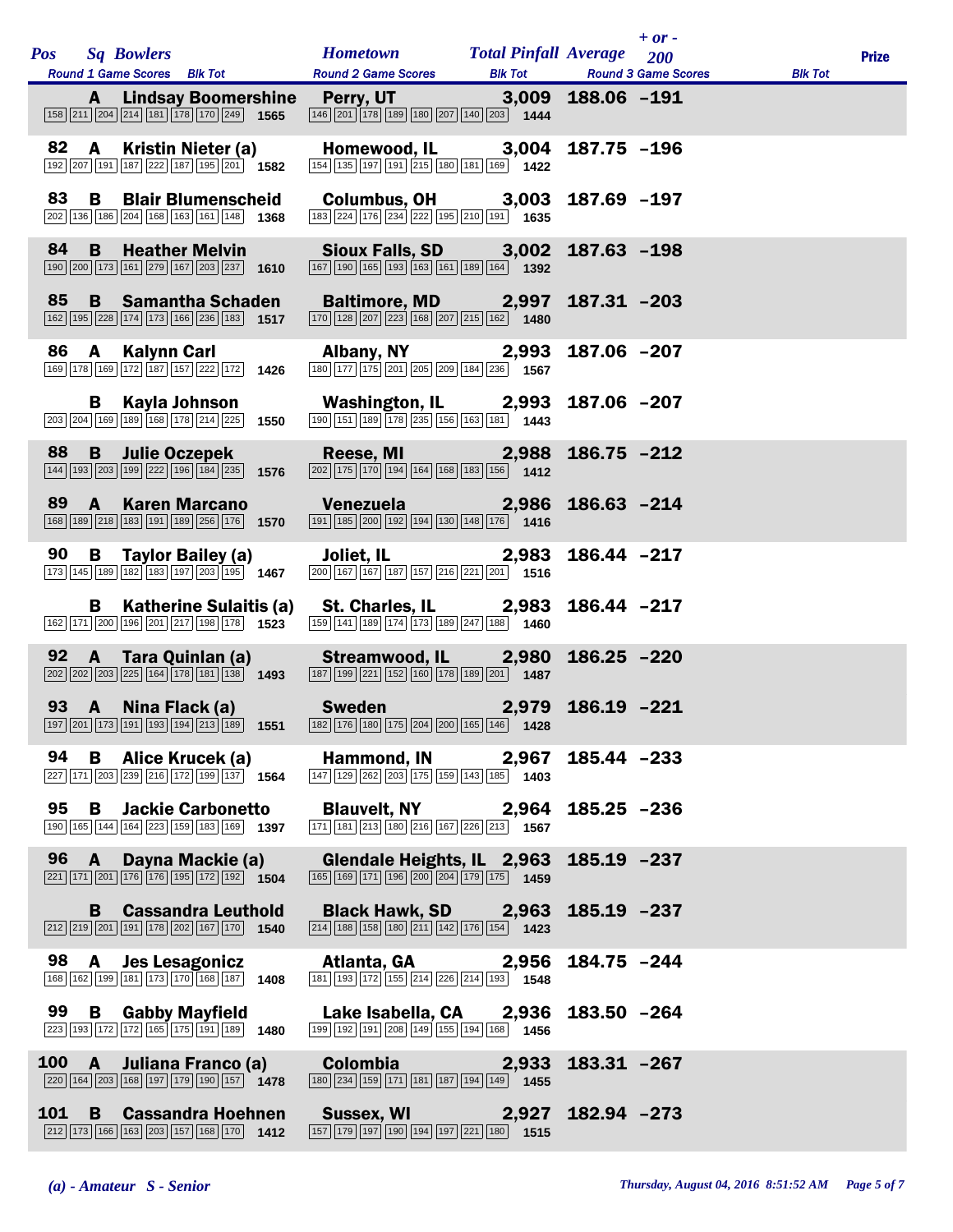|       |              | Pos Sq Bowlers                                                                                                                                             | <b>Hometown</b> Total Pinfall Average 200<br>Round 1 Game Scores Blk Tot Round 2 Game Scores Blk Tot Round 3 Game Scores Blk Tot                                                                                                                                                                                                    |             | $+$ or $-$ | <b>Prize</b> |
|-------|--------------|------------------------------------------------------------------------------------------------------------------------------------------------------------|-------------------------------------------------------------------------------------------------------------------------------------------------------------------------------------------------------------------------------------------------------------------------------------------------------------------------------------|-------------|------------|--------------|
|       |              |                                                                                                                                                            | 102 A Victoria Johansson (a) Sweden 2,924 182.75 -276<br>200 184 219 226 179 193 150 216 1567 179 142 167 202 188 164 169 146 1557                                                                                                                                                                                                  |             |            |              |
|       |              |                                                                                                                                                            | 103S A Michelle Bowden-CalhouFlossmoor, IL 2,923 182.69 -277<br>178 165 169 169 245 168 167 190 1489 179 179 165 174 189 179 181 181 182 210 170 1434                                                                                                                                                                               |             |            |              |
|       |              |                                                                                                                                                            | 104 A Jordan Newham (a) Aurora, IL 2,902 181.38 -298<br>$\frac{1}{246} \sqrt{163} \sqrt{163} \sqrt{163} \sqrt{168} \sqrt{194} \sqrt{164}$                                                                                                                                                                                           |             |            |              |
|       |              | $\boxed{198}\boxed{207}\boxed{165}\boxed{190}\boxed{165}\boxed{173}\boxed{232}\boxed{177}$ 1507                                                            | 105 A Linda Walbaum Brighton, CO 2,899 181.19 -301<br>$\overline{ 154 } 153  149  210  214  161  178  173 $ 1392                                                                                                                                                                                                                    |             |            |              |
|       |              |                                                                                                                                                            | 106 A Brianna Andrew (a) Orland Park, IL 2,878 179.88 -322<br>$\boxed{199}$ $\boxed{191}$ $\boxed{158}$ $\boxed{170}$ $\boxed{172}$ $\boxed{191}$ $\boxed{157}$ $\boxed{184}$ $\boxed{1422}$ $\boxed{189}$ $\boxed{152}$ $\boxed{194}$ $\boxed{190}$ $\boxed{152}$ $\boxed{188}$ $\boxed{196}$ $\boxed{196}$ $\boxed{1456}$         |             |            |              |
|       |              |                                                                                                                                                            | 107 B Autumn Lee (a) Plainfield, IL 2,877 179.81 -323<br>159 161 199 191 158 188 208 194 1458 137 216 158 144 204 157 203 200 1419                                                                                                                                                                                                  |             |            |              |
|       |              | 108 A Tina Becke (a)<br>$\boxed{181}$ $\boxed{175}$ $\boxed{194}$ $\boxed{206}$ $\boxed{183}$ $\boxed{197}$ $\boxed{194}$ $\boxed{194}$ <b>1524</b>        | Carol Stream, IL 2,875 179.69 -325<br>$\boxed{180}$ $\boxed{179}$ $\boxed{159}$ $\boxed{179}$ $\boxed{138}$ $\boxed{166}$ $\boxed{172}$ $\boxed{178}$ $\boxed{1351}$                                                                                                                                                                |             |            |              |
|       |              | 109 A Alexa Wasmund (a)<br>194 178 170 153 206 168 193 153 1415                                                                                            | Red Wing, MN 2,870 179.38 -330<br>$\boxed{169}$ $\boxed{224}$ $\boxed{173}$ $\boxed{213}$ $\boxed{169}$ $\boxed{176}$ $\boxed{164}$ $\boxed{167}$ <b>1455</b>                                                                                                                                                                       |             |            |              |
|       |              |                                                                                                                                                            | 110 A Tracy Bowlin (a) Atlanta, GA 2,863 178.94 -337<br>$\boxed{167}$ $\boxed{169}$ $\boxed{197}$ $\boxed{172}$ $\boxed{176}$ $\boxed{191}$ $\boxed{204}$ $\boxed{196}$ $\boxed{196}$ $\boxed{1472}$ $\boxed{189}$ $\boxed{190}$ $\boxed{210}$ $\boxed{160}$ $\boxed{157}$ $\boxed{137}$ $\boxed{169}$ $\boxed{179}$ $\boxed{1391}$ |             |            |              |
|       |              |                                                                                                                                                            | B Sarah Wille (a) Hoffman Estates, IL 2,863 178.94 -337<br>$\boxed{168}\boxed{172}\boxed{186}\boxed{235}\boxed{236}\boxed{205}\boxed{172}\boxed{160}\boxed{1534}\boxed{183}\boxed{149}\boxed{130}\boxed{191}\boxed{115}\boxed{210}\boxed{179}\boxed{172}\boxed{1}$                                                                  |             |            |              |
| 112   | $\mathbf{B}$ | $\boxed{206}$ 171 158 157 186 159 167 138 1342                                                                                                             | Katie Bishop (a) Westland, MI 2,851 178.19 -349<br>$\boxed{200}$ 192 194 175 194 151 151 188 215 1509                                                                                                                                                                                                                               |             |            |              |
|       |              |                                                                                                                                                            | 113 B Nicole Rodak (a) Chicago, IL 2,844 177.75 -356<br>$\boxed{162}\boxed{147}\boxed{146}\boxed{147}\boxed{189}\boxed{182}\boxed{184}\boxed{194}$ $\boxed{1351}$ $\boxed{184}\boxed{164}\boxed{200}\boxed{166}\boxed{153}\boxed{181}\boxed{221}\boxed{224}$ $\boxed{1493}$                                                         |             |            |              |
|       |              |                                                                                                                                                            | 114 A Jerracah Heibel (a) Indianapolis, IN 2,832 177.00 -368                                                                                                                                                                                                                                                                        |             |            |              |
|       |              | 115S A Debbie Ayers<br>174 171 202 175 155 206 201 196 1480                                                                                                | La Mesa, CA 2,831<br>168 182 171 165 157 168 172 168 1351                                                                                                                                                                                                                                                                           | 176.94 -369 |            |              |
|       |              | 116S A Tish Johnson<br>200 168 169 169 134 169 168 144 1321                                                                                                | Colorado Springs, CO 2,813 175.81 -387<br>$\boxed{151}$ $\boxed{207}$ $\boxed{193}$ $\boxed{156}$ $\boxed{204}$ $\boxed{188}$ $\boxed{204}$ $\boxed{189}$ $\boxed{1492}$                                                                                                                                                            |             |            |              |
| 117 B |              | <b>Kim Adler</b><br>152 179 179 145 175 184 200 171 1385                                                                                                   | Ojo Caliente, NM 2,811 175.69 -389<br>$\boxed{148}$ 182 177 186 152 192 194 195 1426                                                                                                                                                                                                                                                |             |            |              |
| 118   | B            | <b>Samantha Kelly</b><br>181 197 138 167 188 201 167 148 1387                                                                                              | Waukesha, WI 2,805<br>$\boxed{201}$ $\boxed{194}$ $\boxed{198}$ $\boxed{157}$ $\boxed{179}$ $\boxed{172}$ $\boxed{154}$ $\boxed{163}$ $\boxed{1418}$                                                                                                                                                                                | 175.31 -395 |            |              |
|       |              | 119 B Nikki Stiteler (a)<br>$\boxed{191}$ $\boxed{181}$ $\boxed{178}$ $\boxed{152}$ $\boxed{200}$ $\boxed{191}$ $\boxed{153}$ $\boxed{177}$ $\boxed{1423}$ | Medina, OH 2,803 175.19 -397<br>166 189 174 179 175 190 143 164 1380                                                                                                                                                                                                                                                                |             |            |              |
|       |              | 120S B Amber Ottilige (a)<br>$\boxed{178}\boxed{172}\boxed{147}\boxed{178}\boxed{158}\boxed{164}\boxed{213}\boxed{168}$ 1378                               | Lake Wales, FL 2,791 174.44 -409<br>$\boxed{171}$ $\boxed{173}$ $\boxed{167}$ $\boxed{189}$ $\boxed{175}$ $\boxed{179}$ $\boxed{187}$ $\boxed{172}$ $\boxed{1413}$                                                                                                                                                                  |             |            |              |
|       |              | 121 B Mary Wells (a)<br>$\boxed{179}$ $\boxed{183}$ $\boxed{159}$ $\boxed{182}$ $\boxed{171}$ $\boxed{177}$ $\boxed{216}$ $\boxed{170}$ <b>1437</b>        | Columbus, OH 2,788 174.25 -412<br>$\boxed{163}$ $\boxed{162}$ $\boxed{179}$ $\boxed{162}$ $\boxed{166}$ $\boxed{171}$ $\boxed{191}$ $\boxed{157}$ <b>1351</b>                                                                                                                                                                       |             |            |              |
| 122   | B            | <b>Crystal Resop</b><br>182 143 179 155 163 158 162 173 1315                                                                                               | Schofield, WI 2,784 174.00 -416<br>156 245 175 188 133 193 185 194 1469                                                                                                                                                                                                                                                             |             |            |              |